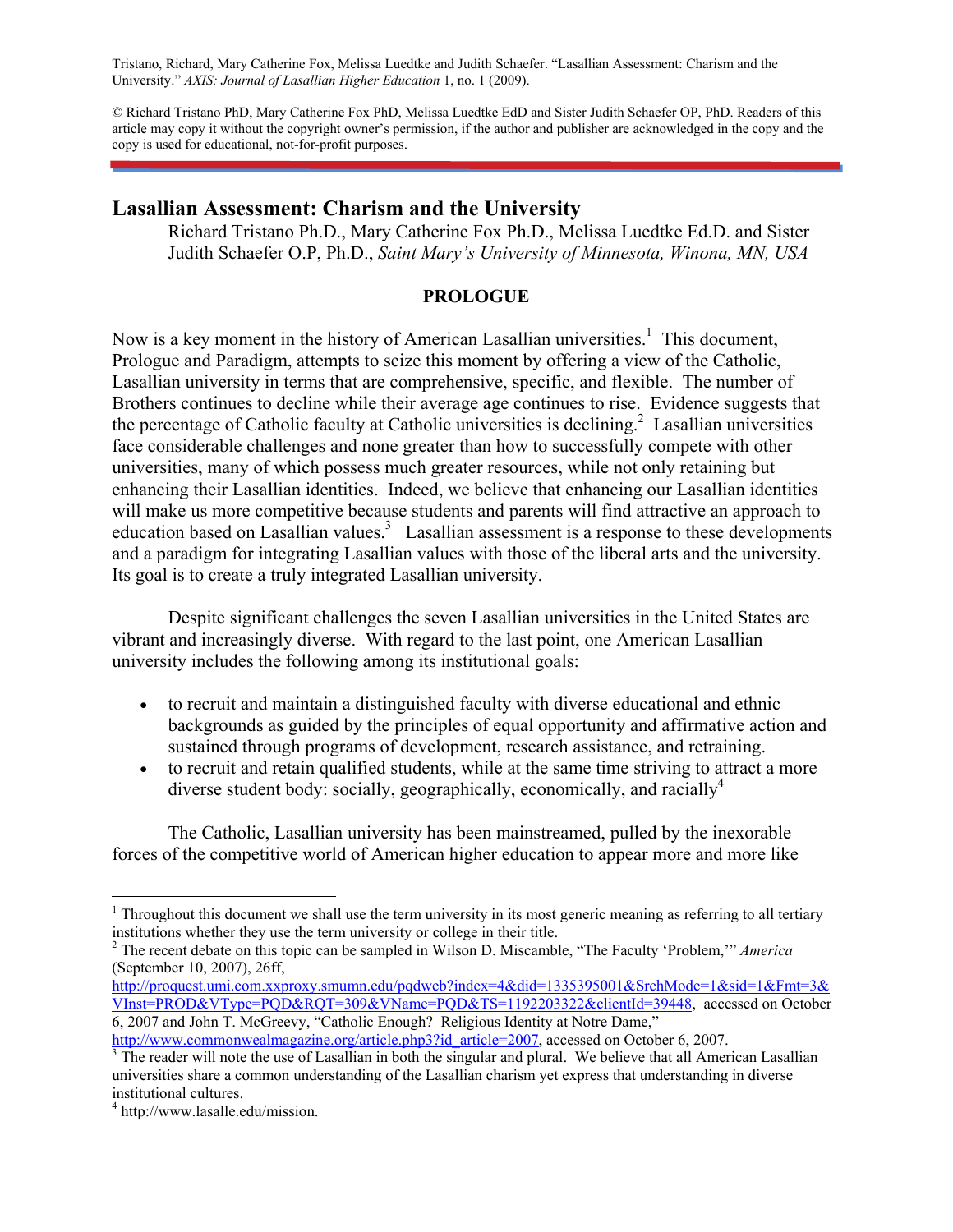everyone else. This shift is motivated by a desire to survive in an increasingly deconfessionalized culture but at the potential cost of a loss of identity.

## **Three Challenges:**

The Catholic, Lasallian university faces three specific yet interrelated challenges:

- 1. The Challenge of Formation.
- 2. The Challenge of History.
- 3. The Challenge of the University.

 The challenge of formation is a challenge of vocation. Originally, all teachers at the Christian Schools were vowed religious. It is evidence of the innovative genius of the Founder, John Baptist de La Salle, that he established a society of lay brothers who were also professional teachers. Teaching in community continues to be central to the Lasallian charism.

 Historically, the Brothers often recruited their best students as future teachers. But, as noted above, Catholic, Lasallian universities have become more diverse and more professionalized, and these more diverse faculties have become more and more distanced from the Lasallian charism for various reasons. Lasallian universities have, of course, recognized this and have instituted formation programs, especially for new faculty. But the challenge of formation is a very formidable one. We believe that the model of Lasallian assessment herein proposed is a practical response to this challenge, because we offer concrete and specific ways to develop our identities as Lasallian teachers.

The Acts of the  $43<sup>rd</sup>$  General Chapter (in the year 2000, Circular 447) issued guidelines for improved formation of Lasallian Partners consisting of four parts: spirituality, pedagogy, accompaniment, and evaluation. Our document does not attempt to address all the issues connected to Lasallian formation but it does create direction. With regard to spirituality, Circular 447 specifically states that "…Lasallian spirituality is the central element unifying all formation processes."<sup>5</sup> Our document attempts to include spiritual elements into its definition of Lasallian assessment, but we acknowledge that this essential characteristic of Lasallian formation needs a great deal more attention than we give it here. With regard to accompaniment, we have written this document in close collaboration with select Brothers of the Christian Schools, who have given us invaluable advice and guidance, and with foundational documents and studies written by the Brothers. With regard to evaluation, we have attempted to translate intellectual concepts into experiential practices that can be assessed. Indeed, this is the fundamental intention of our document. With regard to pedagogy, we are a committee of faculty, writing principally for faculty, and we are focused on a Lasallian approach to education that can be identified and assessed.

 The challenge of history is a challenge of education. No one suggests that all methods of teaching developed by the Brothers during the foundational period should be used today.<sup>6</sup> But

<sup>&</sup>lt;sup>5</sup> Accessed at www.lasalle.org on October 12, 2007.

<sup>6</sup> Yves Poutet, FSC. *The Origins and Characteristics of Lasallian Pedagogy*, trans. Julian Watson et al. Manila, Philippines: De La Salle University Press, 1997, 187-189.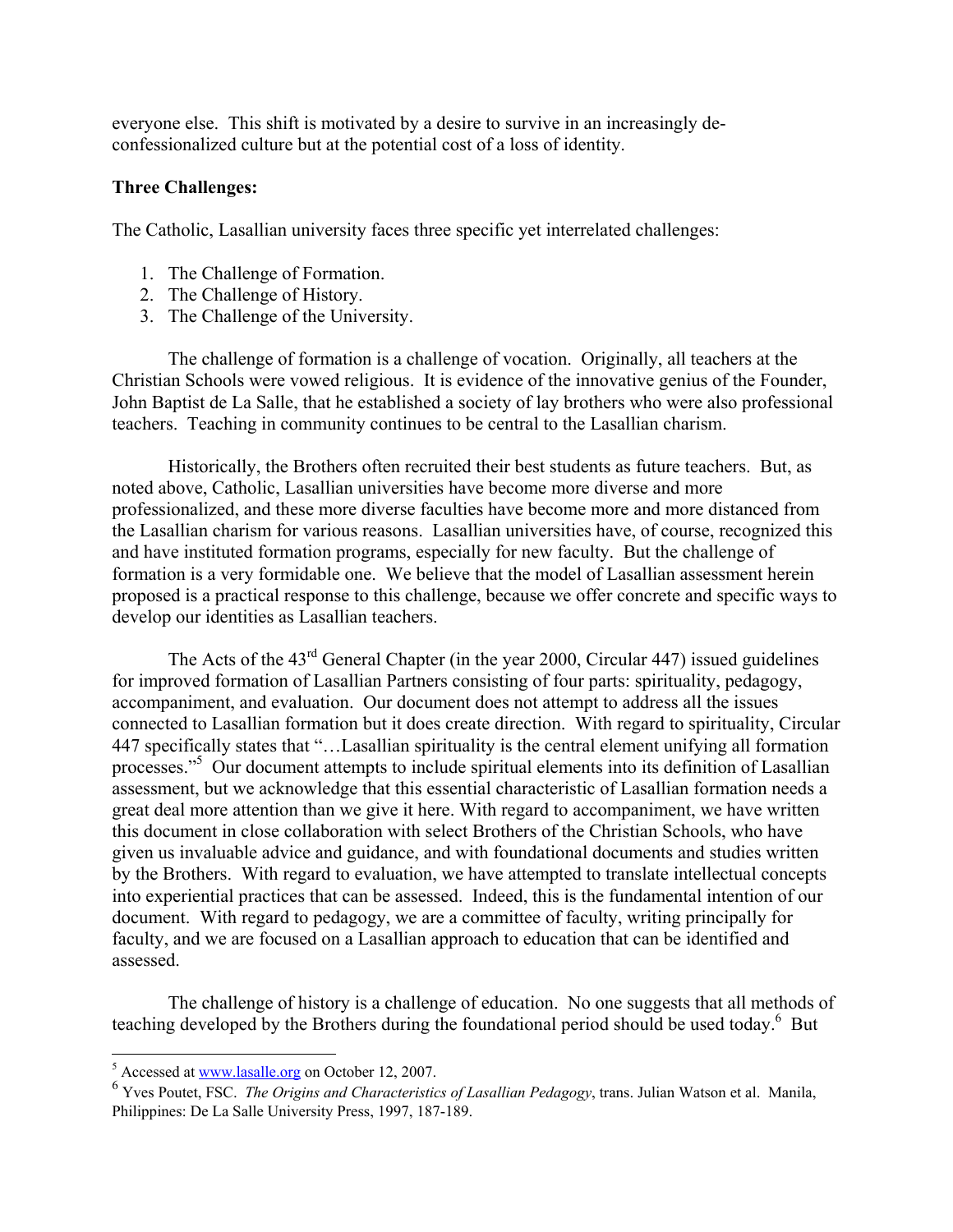clearly some are as relevant today as they were three hundred years ago. We have incorporated some of these relevant pedagogies, albeit not systematically, into our document. At Saint Mary's University of Minnesota we have consciously embraced the shift from a teaching paradigm to a learning one, as described in the seminal article by Barr and Tagg.<sup>7</sup> As Thomas A. Angelo has noted, this shift has brought to the forefront of academe the assessment of student learning outcomes.8 In this document we suggest that we should also assess outcomes that are specifically Lasallian.

 The challenge of the university is a challenge of institution. What is a Lasallian university? $9$  Our answer is an institution that is truly a university and is truly Lasallian. This is more complicated than it may at first seem. In an important paper, Luke Salm, FSC, Emeritus Professor of Religious Studies at Manhattan College, concludes,

In sum, we might say that the evidence we have concerning the policies and practices established by John Baptist de La Salle at the origins of the Institute of the Brothers yields very little to support an educational theory based on the liberal arts, understood as a curriculum devoted to liberal learning for its own sake. Rather, the opposite seems to be the case. $10$ 

Brother Luke here refers to the practical and vocational purpose of the Christian Schools established for uneducated French boys, living in poverty, who had no realistic chance to attend a university. Similarly, Brother Luke asks if we have actually accomplished the integration of the Lasallian tradition and the liberal arts. We agree with Brother Luke that what we have accomplished resembles much more a "peaceful coexistence" than true integration. In this document we suggest some ways in which this integration might be fostered.



### **A Response to These Challenges: Lasallian Assessment**:

1

Lasallian assessment is a means of integrating the Lasallian charism with the purpose of an American Catholic university through the evaluation of Lasallian goals and objectives. Assessment of learning outcomes has become one of the principal endeavors of American universities because of the widespread acceptance of the learning paradigm. According to Polomba and Banta, assessment can be defined as "…the systematic collection, review, and use of information about educational programs undertaken for the purpose of improving student

<sup>&</sup>lt;sup>7</sup> Robert B. Barr and John Tagg, "From Teaching to Learning: A New Paradigm for Undergraduate Education," *Change*, 27 (November/December 1995), 13-25.

Thomas A. Angelo, "Doing Assessment as if Learning Matters Most, *American Association of Higher Education Bulletin* (May 1999). Unpaginated, http://www.aacsb.edu/resource\_centers/assessment/Angelo-TA-Reprint.asp, accessed on October 12, 2007.

<sup>&</sup>lt;sup>9</sup> This question has been explored in Richard Tristano, "Two Parts, One Whole?: The Lasallian University," unpublished paper, February 26, 2005.

<sup>&</sup>lt;sup>10</sup> "The Lasallian Tradition and the Liberal Arts." Presented at Saint Mary's College of California, April 7, 1988, 19.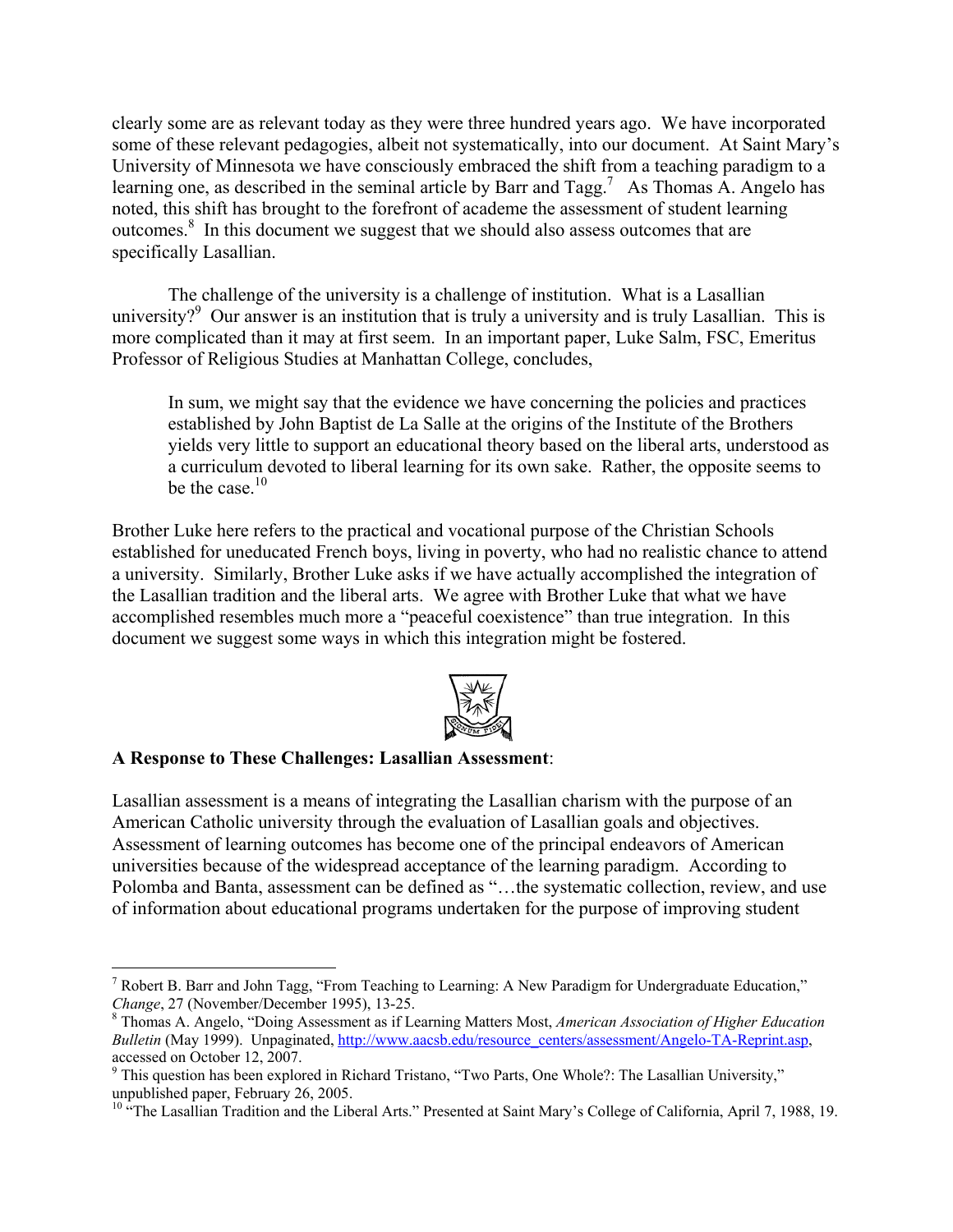learning and development."<sup>11</sup> They also suggest that assessment "...is intimately linked to an institution's mission and learning goals."<sup>12</sup> It follows, then, that assessment at a Lasallian university ought to evaluate its Lasallian mission and that mission ought to be expressed in the curriculum and how it is delivered. The question is what distinguishes Lasallian assessment from what we might call academic assessment, the more generic form of assessment practiced by most universities? The answer is that Lasallian assessment differs in both *what* it assesses and *how* it assesses.

Palomba and Banta define assessment in terms of programs:

The overriding purpose of assessment is to understand how educational programs are working and to determine whether they are contributing to student growth and development. Hence, **the ultimate emphasis of assessment is on programs rather than on individual students.** (emphasis added) At its most useful, assessment provides information about students as a group – information that can be aggregated across sections of a single course and is meaningful across courses.<sup>13</sup>

In contrast to Palomba and Banta, we believe that Lasallian assessment emphasizes the assessment of individual students, though not to the exclusion of program assessment. Lasallian assessment is guided by four authentic Lasallian characteristics:

- 1. a personalized knowledge of each student;
- 2. a warm reciprocal relationship between student and teacher;
- 3. the theological imperative;
- 4. integration.<sup>14</sup>

 The first two obviously require knowledge of students as individuals. One can neither personalize nor have a relationship with someone who is unknown as a person. The third provides a theological basis for this knowledge: that each student possesses intrinsic dignity as a child of God. For example, in *Meditation* 80.3 De la Salle writes:

You are under the obligation to instruct the children of the poor. You should, consequently, cultivate a very special tenderness for them and procure their spiritual welfare as far as you will be able, considering them as members of Jesus Christ and his well-beloved. Faith, which should animate you, should make you honor Jesus Christ in their persons, and make you prefer them to the wealthiest children on earth because they are the living images of Jesus Christ our divine Master.

The fourth, integration, explains the relationship between Lasallian and academic assessments. According to Brother Yves Poutet "self emulation" is the Lasallian idea of assessing students on

 $\overline{a}$ <sup>11</sup> C. Polomba and T. Banta *Assessment Essentials, Planning, Implementing, and Improving Assessment in Higher Education,* (San Francisco: Jossey-Bass, 1999), 4. 12 Polomba and Banta, 3.

<sup>&</sup>lt;sup>13</sup> Palomba and Banta, 5.

<sup>&</sup>lt;sup>14</sup> These are discussed at greater length in Richard Tristano, "Lasallian Assessment: In the Footsteps of the Founder or a Badly-Put Question?," a presentation made at Manhattan College on September 27, 2007, 12-14.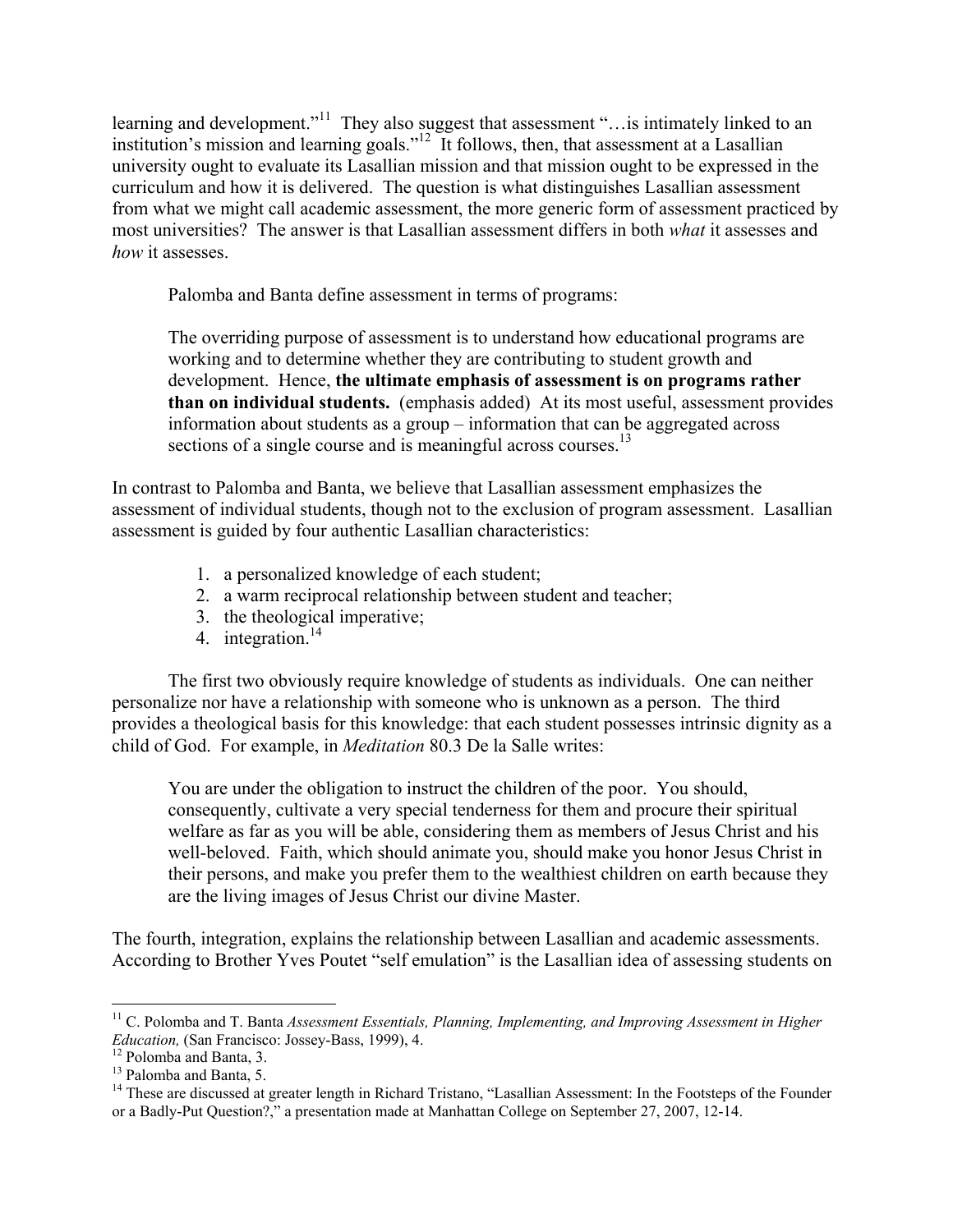their progress as measured against themselves.<sup>15</sup> In turn this is based on a principle articulated in *The Conduct of the Christian Schools*,

The faults children like these [less gifted] commit ordinarily include not following the lesson, not reading well, not remembering or reciting catechism well, and learning nothing or very little. What is beyond their capacity must not be required of them. Neither should teachers let them become discouraged but should manage somehow to advance them, encourage them from time to time, and be satisfied with the little progress that they make. $16$ 

Lasallian assessment fully integrates into itself academic assessment because the Lasallian university is just as much a university as any other and is dedicated to the principles of a liberal education. So, academic assessment emphasizes assessment of programs for the sake of their improvement but also, and as a consequence, for the purpose of assuring that each student learns well. Lasallian assessment, however, creates a greater balance in placing as much emphasis on assessing individual students by "self-emulation" as well as programs.

 Lasallian assessment also adds to *what* academic assessment normally examines. For example, assessment of values is essential to Lasallian assessment. According to Hutchings and Marchese transferable liberal learning skills include not only critical thinking and effective writing but also value awareness.  $17$  Yet, according to Hirsch and Schneider, "... colleges and universities - in practice - do not generally educate for morality as intentionally or proficiently as they do for intellectual skills." This has the effect of "… [o]ur students [having] all the knowledge and skills they need to act, but [lacking] the focus or the motivation or the profound caring to direct the use of their skills."<sup>18</sup> Finally, Mark Anderson suggests that assessment of values is possible and best achieved in general education, especially core programs.<sup>19</sup> This is because general education programs have traditionally emphasized "...providing broad exposure to the skills and attitudes that help graduates function in society, rather than on developing specialized knowledge about particular disciplines....<sup>"20</sup> The notion of functioning in society is at the heart of Lasallian education. The *Rules of Christian Decorum and Civility*, written by De La Salle and used as a classroom reader, proposes Christian love as the foundation of cultural refinement and civility as the key to a well-ordered society. $2<sup>1</sup>$ 

 The Christian Schools have always emphasized not only learning but also the inculcation of values proper to a Christian life. This is most strongly stated by De La Salle in the very first

 $\overline{a}$ 

 $15$  Poutet, 160.

<sup>&</sup>lt;sup>16</sup> John Baptist de La Salle, *The Conduct of the Christian Schools*, trans. F. de La Fontainerie and Richard Arnandez, FSC, ed. William Mann, FSC, (Landover, MD: Lasallian Publications, 1996), 149.

<sup>&</sup>lt;sup>17</sup> Pat Hutchings, Ted Marchese, "Watching Assessment: Questions, Stories, Prospects," *Change*, 22 (Sept./Oct.

<sup>1990),</sup> Issue 5: 12-38. Accessed online September 20, 2007 and without pagination.<br><sup>18</sup> Richard H. Hersh and Carol Geary Schneider, "Fostering Personal and Social Responsibility on College and<br>University Campuses," *Liberal* 

<sup>&</sup>lt;sup>19</sup> Mark W. Anderson, "Should Improving Student Thinking Include Altering Student Values? The Role of General Education." *About Campus*, 12 (July/August 2007), 23.<br><sup>20</sup> Polomba and Banta, 239.

<sup>&</sup>lt;sup>21</sup> John Baptist de La Salle, *The Rules of Christian Decorum and Civility*, trans. Richard Arnandez, FSC and ed. by Gregory Wright, FSC, (Romeoville: Lasallian Publications, 1990), xvii.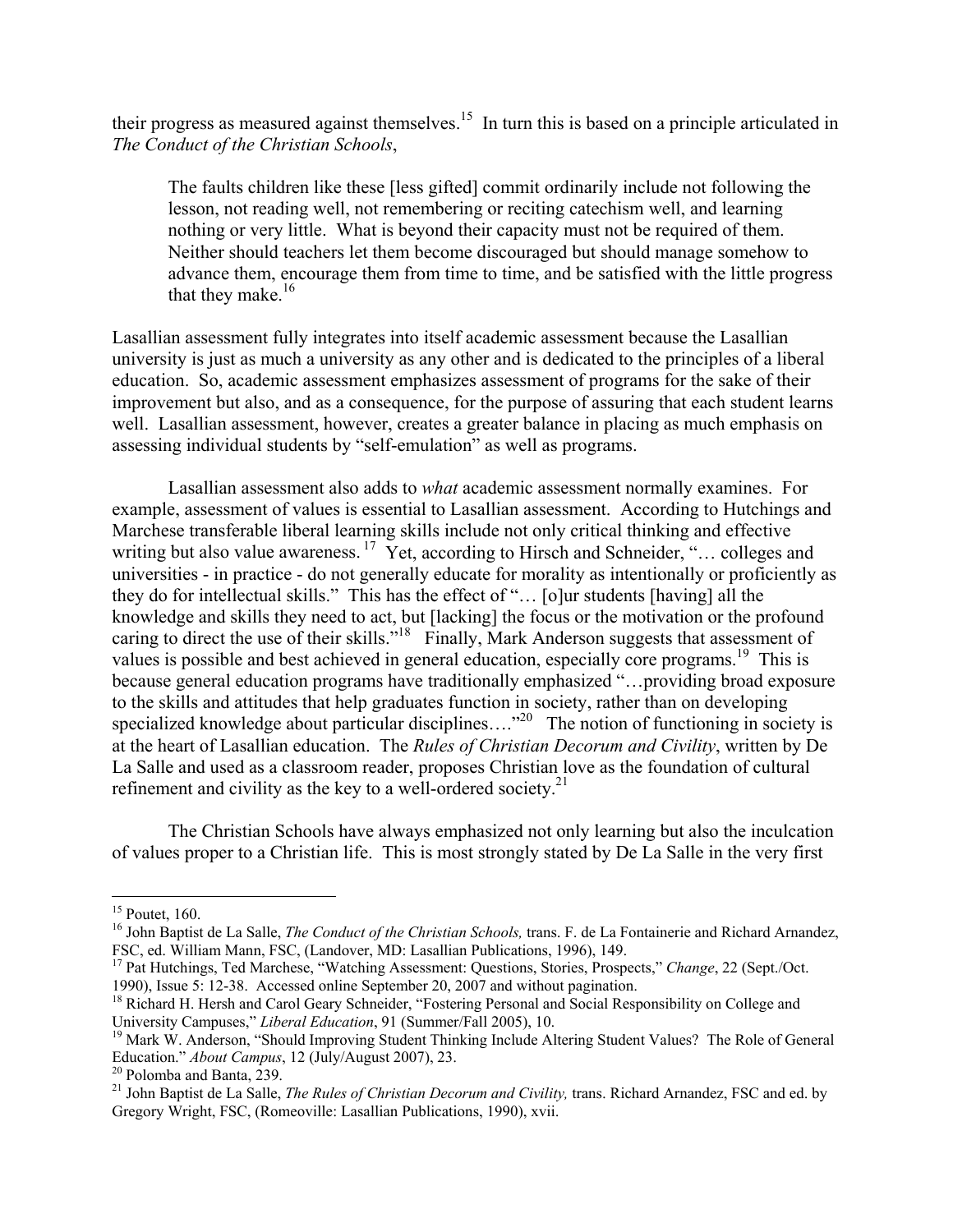*Meditation for the Time of Retreat* where he writes, "God wills not only that all come to the knowledge of truth, but also that all be saved." (193.3) Therefore, Lasallian universities place a special significance on value awareness that goes beyond those found in the literature cited above. For example, Lasallian universities have a responsibility to expose students to Christian values. This is clearly demonstrated by the earlier practice in the Christian Schools of collecting data in registers, especially the *Register of the Good and Bad Qualities of Students,* which evaluated the student's dispositions, both as a person and toward learning.<sup>22</sup> The academic literature suggests that assessment of value awareness is best placed in general education programs. We acknowledge that most Lasallian universities have already created specifically Lasallian components in general education, where Lasallian assessment may be best conducted. In reference back to the challenge of the university, we also acknowledge that the university is much more comfortable and practiced at assessing knowledge and skills than values. We hope that this document will encourage Lasallian universities to consider assessing values much more systematically. $^{23}$ 



## **LASALLIAN ASSESSMENT: A PARADIGM FOR LASALLIAN UNIVERSITIES**

Following this Prologue is a paradigm, a model for concretely conceptualizing a Lasallian university. In it we make two assumptions. The first is that a Lasallian university is truly a university, truly Lasallian, and therefore truly Catholic. We also assume that all three of these characteristics must be integrated and implemented, if we are serious about the Lasallian nature of our universities.24 Therefore, the reader will notice that we begin with the modern American university in the guise of the "Multiversity" and proceed to the Catholic university before discussing the Lasallian one. Similarly, our goals and objectives are largely integrated. Separating Lasallian goals and objectives from academic ones most often has the result of minimizing the former as non-academic and non-essential. This is not intentional but unfortunately gives the impression that Lasallian outcomes are extrinsic and optional at Lasallian universities.

<sup>&</sup>lt;sup>22</sup> Conduct, 241-242 and Tristano, "In the Footsteps, 10."

<sup>&</sup>lt;sup>23</sup> We offer this definition: Values are the priorities individuals and societies attach to certain beliefs, experiences, and objects, in deciding how they shall live and what they shall treasure. Therefore, they are not mere cognitive states of mind but an active positioning of self in regard to a whole-person decision, readiness, or disposition to act in certain ways. Values are moral, religious, intellectual, aesthetic, political, economic, and social. They relate self to the world. Ultimately, values are part of our identity and determine the way we put our lives together. Therefore, the mission of a Catholic, Lasallian university is to offer students a clear sense of Catholic Lasallian values, with an invitation to embrace them in forming their identity and living their lives. Freely adapted from Brian V. Hill, "Values Education in Schools, Issues and Challenges,"

http://www.valueseducation.edu.au/verve/\_resources/ve\_acsa\_paper.pdf and Richard Morrill, *Teaching Values in* 

*College*, (San Francisco: Jossey-Bass, 1980).<br><sup>24</sup> For a visual depiction of the relationship between the university, Catholicism, and "Lasallian," see the Appendix: Diagram of the Lasallian University.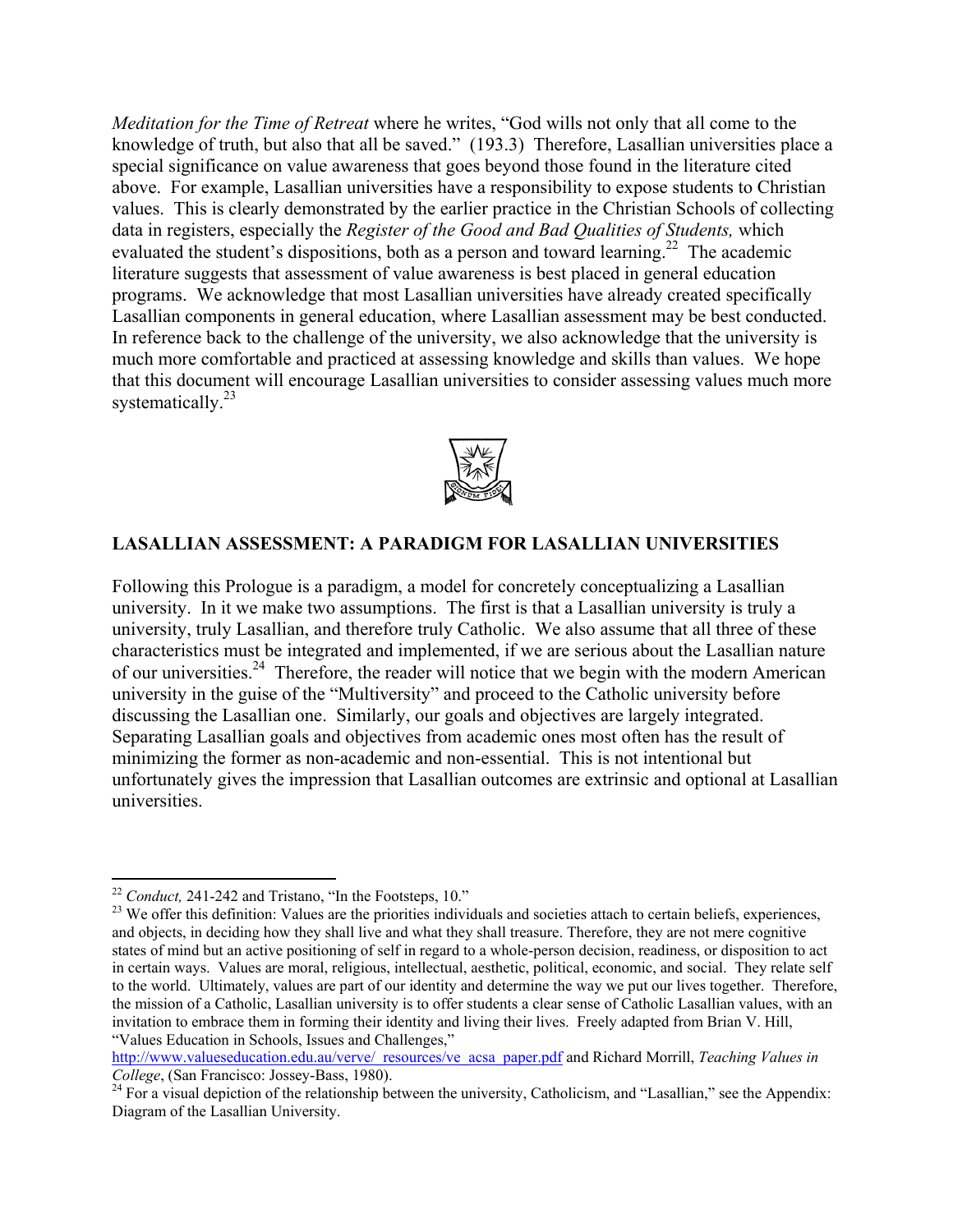Our second assumption is that our Lasallian identity can be expressed in academic language without distorting the charism on which it is based. The evidence for this assumption comes from De La Salle himself and the Brothers who write in the very first paragraph of the *Conduct* of a method that anticipates a modern assessment strategy:

Nothing has been added that has not been thoroughly deliberated and well tested, nothing of which the advantages and disadvantages have not been weighed and, as far as possible, of which the good or bad consequences have not been foreseen."<sup>25</sup>

 The fruition of the Lasallian charism is first and foremost one of education. The good and bad consequences referred to are learning outcomes that are entirely compatible with the practice of assessment.

 The paradigm is arranged much more in a bulleted style than a narrative one. We did this for two reasons. The first was to keep it brief. The second and more important motivation was to express our ideas in simple, broad statements. The reader will note that we discuss the university (through the "Multiversity") and Catholic higher education in a single page, respectively. Obviously one cannot fully discuss either in such limited space. Our intention was not to write their history but to provide a context for conceptualizing the Lasallian university. In addition, we do not attack the "Multiversity" so much as to recognize its attraction and power and that its identity is quite different from the Lasallian one, which retains an intimacy traceable to the early Christian Schools themselves. Similarly, we recognize that our treatment of the Catholic university may be somewhat ideal because it too is subject to the pressures to become more a "Multiversity." As an instrument of assessment, the document is itself idealistic in setting out a vision and goals to strive towards.

 When we address Lasallian assessment itself we begin with seven broad goals that we suggest apply to all Lasallian universities. We then break them down into thirty-three more specific objectives. Finally, we clarify these objectives with exemplars. Often, we took these exemplars from our own experience; therefore, they are not normative but suggestive. All these things are designed to produce a document that is flexible and could be adapted to the culture of each Lasallian university. We realize that our document is ambitious, and in no way do we mean to imply that each university and the individuals within it must pursue all of the thirty-three objectives. Nor do we in any way intend that all the objectives must be realized to be considered a truly Lasallian university. Rather, we invite each institution to pursue as many of the objectives as desired and practical. The reader will also note that it takes us some time to get to the Lasallian university. We decided that a slow, methodical approach that took the reader from the American university to Catholic higher education, and then to the Lasallian university was necessary before we could venture into the meaning and practice of Lasallian assessment.

 We acknowledge that the portrait of Lasallian assessment presented here, with very few exceptions, is academic and classroom-centered. We also acknowledge that the full meaning of a Lasallian education extends to residence halls, cafeterias, athletic programs and the like and has always done so in the Christian Schools. But this is a first effort and we limit ourselves to

 $\overline{a}$ 

<sup>25</sup> *Conduct,* 45.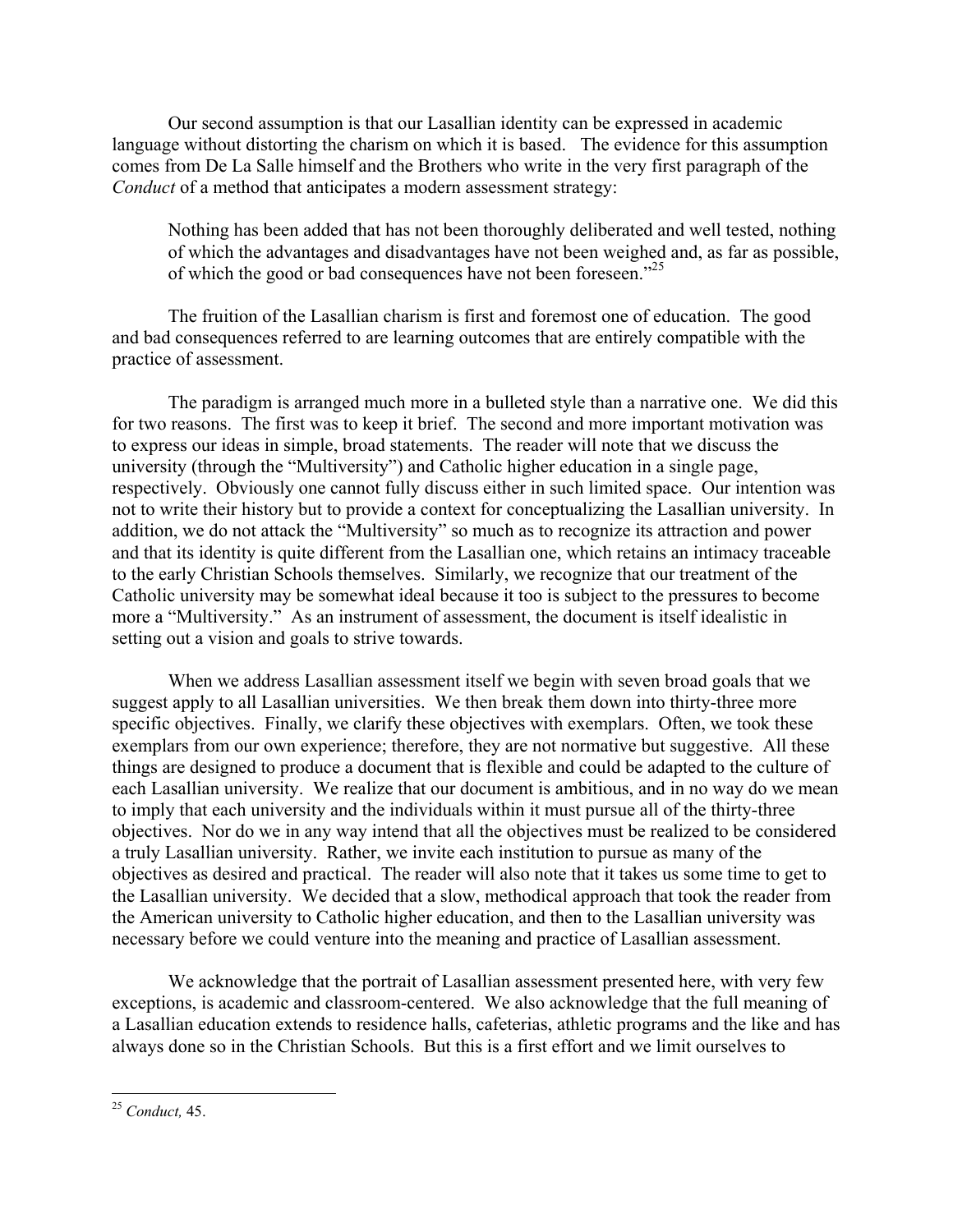academics because that is what we know best and because this is merely a starting point in a complex process.

 Finally, assessment is often thought of in terms of accountability. Lasallian assessment is an effort to hold Lasallian universities accountable to apply the same standards and resources to the teaching and learning of Catholic, Lasallian values as to disciplinary and liberal learning and skill development. We do this because it is our duty as Lasallian educators.



Completed in Winona, Minnesota on November 21, 2007, the date on which in 1691 John Baptist de La Salle, Nicolas Vuyart and Gabriel Drolin professed the "heroic vow" to remain together in the society even if it meant living on bread alone.

## **LASALLIAN ASSESSMENT: A PARADIGM FOR LASALLIAN UNIVERSITIES**

## **Table of Contents**

**1.1 The University 2.1 The Catholic University 3.1 The Lasallian University 4.1 Lasallian Assessment** 

### **1.1 The University**

1

1.1.1 Source: Clark Kerr, *The Uses of the University* 5<sup>th</sup> ed., (Cambridge: Harvard University press, 2001).

1.1.2 The Idea of the Multiversity

Evoking John Henry Cardinal Newman, the modern university plays out the eternal battle between liberal knowledge and "useful" knowledge; between knowledge for its own sake and service to industrial society; between teaching and research; between the undergraduate college and the graduate school; between the liberal arts and agricultural and professional schools.\* The result is the multiversity, not one community but several:

A community, like the medieval communities of masters and students, should have common interests; in the multiversity they are quite varied, even conflicting. A community should have a soul, a single animating principle; the multiversity

<sup>\*</sup> The similarities between the thought of De la Salle and Newman are worth exploring, particularly the centrality of the teacher-student relationship and the importance of community to learning. See Newman, *The Idea of a University*, (New York, Longmans, Green, 1947).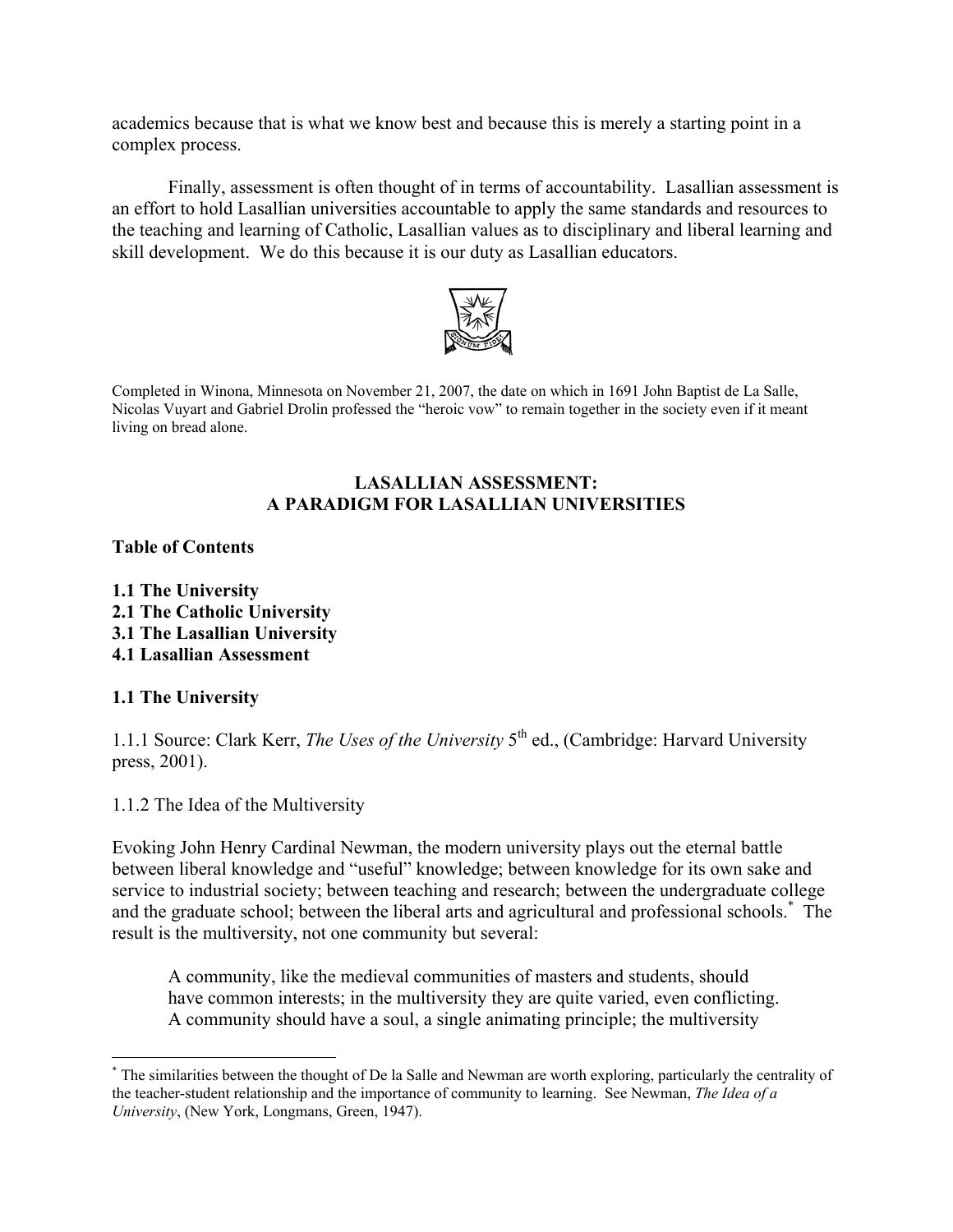has several – some of them quite good, although there is much debate on which souls really deserve salvation. (14-15)

The Idea of a Multiversity" is a city of infinite variety. Some get lost in the city; some rise to the top within it; most fashion their lives within one of its many subcultures. There is less sense of community than in the village but also less sense of confinement. There is less sense of purpose than within the town but there are more ways to excel. There are more refuges of anonymity. (31)

The multiversity is a confusing place for the student. He has problems of establishing his identity and sense of security within it. But it offers him a vast range of choices, enough literally to stagger the mind. In this range of choices he encounters the opportunities and the dilemmas of freedom. The casualty rate is high. The walking wounded are many. 31-32

1.1.3 While the multiversity has many positives, especially abundant resources and a wide range of choice, negative effects of the multiversity include:

- Loss of soul
- Less sense of community
- Anonymity
- Confusion and lack of identity
- Disorientation and woundedness

The multiversity is fundamentally a secular institution which, in its sheer size and diversity, asserts substantial influence on Catholic Lasallian universities. In emulating the multiversity, Catholic, Lasallian universities risk losing their unique identity.

## **2.1 The Catholic University**

2.1.1 Sources:

- *Ex Corde Ecclesiae, Apostolic Constitution of the Supreme Pontiff John Paul II on Catholic Universities* 15 August 1990.
- Mark Roche, *The Intellectual Appeal of Catholicism and the Idea of a Catholic University"* (Notre Dame, IN: University of Notre Dame Press, 2003).

2.1.2 The Catholic university is subject to all the pressures of the multiversity, many of which are beneficial. Secular research universities tend to be larger than Catholic universities. Catholic universities can play a special role in addressing some of the negative effects of the multiversity.

2.1.3 According to *Ex Corde Ecclesiae* the Catholic university has these special characteristics:

- a) The integration of knowledge. (16 = par. in *Ex Corde*)
- b) The dialogue between faith and reason in every branch of learning. (17)
- c) A concern for the ethical and moral implications of knowledge. (18)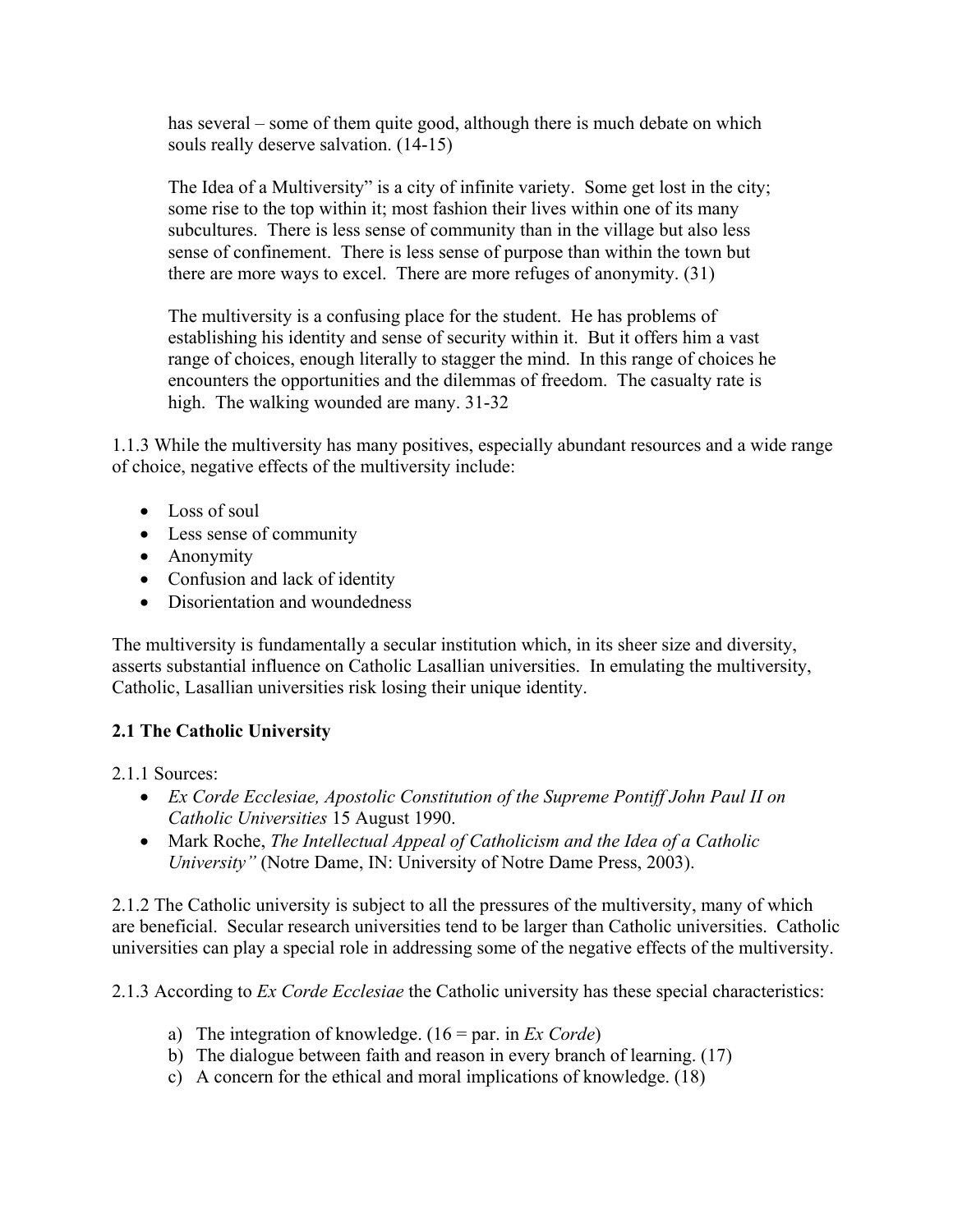With these special effects, particularly on students:

- d) Service to church and society. (31-37)
- e) Integrating faith with life. (38-40)
- f) The dialogue between faith and culture. (43-47)
- g) The evangelization of cultures marked by secularism. (48-49)

2.1.4 Mark Roche interprets these characteristics and effects in terms of:

- **The unity of knowledge.** The Catholic university emphasizes the unity and integration of knowledge; the multiversity emphasizes the variety of knowledge.
- **Universalism.** The Catholic university understands the individual person as one formed within and through community; the multiversity sees the individual as separately constituted and emphasizes individual freedom.
- **A sacramental vision.** The Catholic university presupposes the belief that God works in and through all aspects of created reality and, as such, the university is a medium for God's work in the world; the multiversity has no single common vision but exists for the pursuit of many interests, some even conflicting.
- **Tradition and reason.** The Catholic university emphasizes the value of tradition, as interpreted by the Church, stability, and the great transcendental values of truth, beauty, and goodness; the multiversity emphasizes opportunities and constant innovation.

2.1.5 The Catholic university offers to students an awareness of:

- The identity and the dignity of all human beings.
- Belonging to a local and universal community.
- The integration of Catholic faith with life.
- Their identity and purpose in service to church and society.
- A curriculum that cultivates meaningful and integrative thought across all disciplines.

## **3.1 The Lasallian University**

3.1.1 Sources:

- Luke Salm, FSC, "Is the Lasallian University an Oxymoron?" (1988a)
- Luke Salm, FSC., "The Lasallian Tradition and the Liberal Arts." (1988b)
- Miguel A. Campos, FSC, "Fidelity to the Movement of the Spirit: Criteria for Discernment." (2006)
- Edgard Hengemüle, FSC, "The Lasallian University," *Reflections on Lasallian Higher Education* ed. Craig Franz, FSC., (Moraga, CA: International Association of Lasallian Universities), 2006, 46-56.
- Louis de Thomasis, FSC, "Lasallian Higher Education: A Quest Filled with Paradoxical and Ambiguous Shades of Reality," *Ibid,* 57-69.

3.1.2 The Lasallian university embodies all of the characteristics of the Catholic university with special emphases or gifts derived from the Lasallian charism.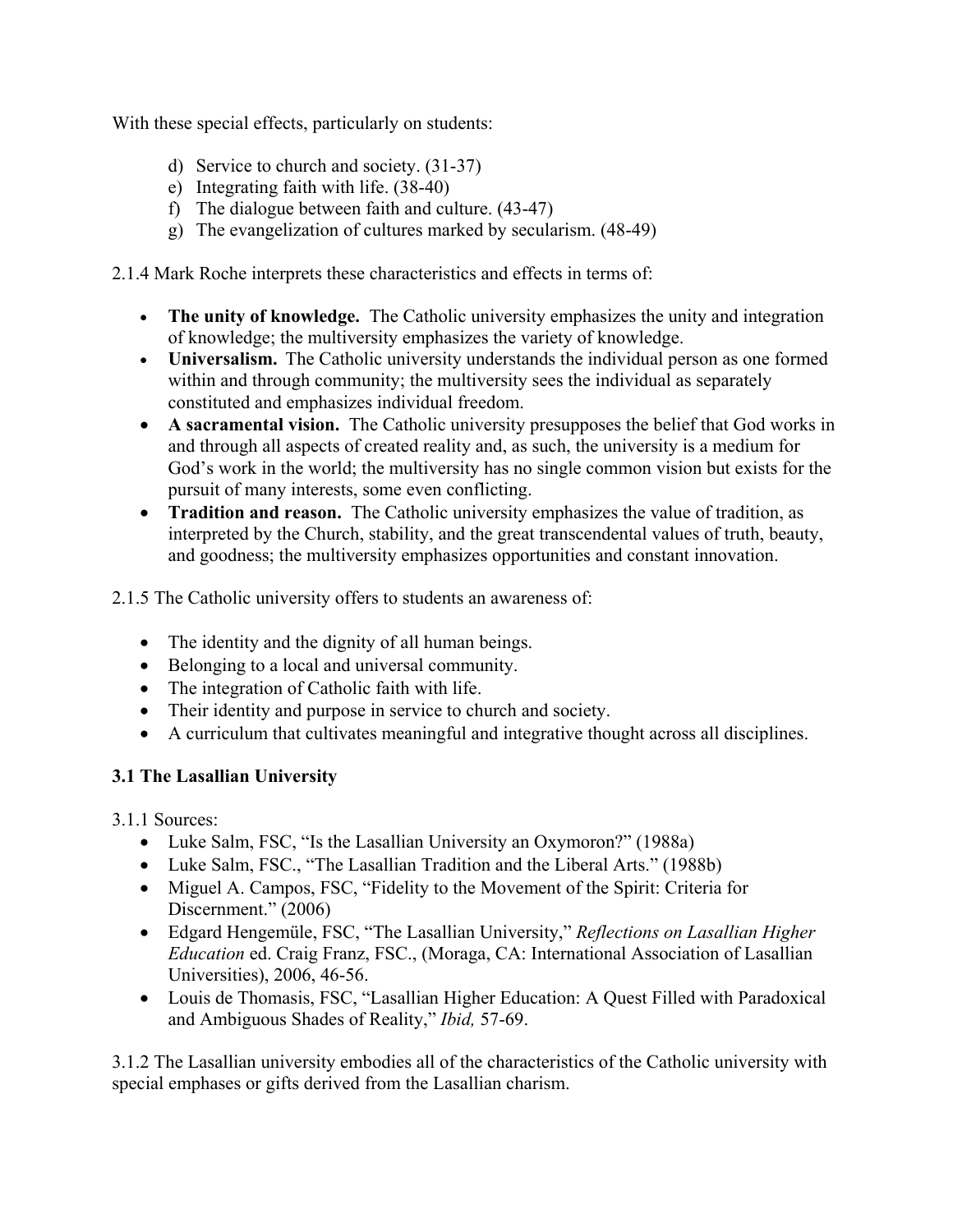3.1.3 There are significant obstacles to defining a Lasallian university because the Lasallian tradition has been distinct from the liberal arts throughout most of its history. For example, the Lasallian tradition has emphasized the practical value of education rather than learning for its own sake. (Salm, 1988a, 19). On the other hand, the entry of the Brothers into higher education in the United States was altogether Lasallian in that it was very much within the tradition of responding to needs – of the immigrant church.

3.1.4 The key to overcoming the challenges of integrating the university tradition with the Lasallian one is the creation of an institution that is truly Lasallian and is therefore rooted in the mission of offering an education that is readily available, practical, and with an emphasis on the whole human person, while also truly liberal and therefore rooted in the mission to promote the ability to think for oneself, and the value of learning for its own sake. (Salm 1988a, 23)

3.1.5 In sum, a Lasallian university encompasses the characteristics of the liberal arts, a Catholic university, and fundamental Lasallian values that can be assessed. Our method is "…to try to find in the tradition inherited from De La Salle certain qualities that enhance rather than conflict with the total university experience." (Salm, 1998a, 3)

3.1.6 A Lasallian university:

- 1. Reflects its Catholic and university identities.
- 2. Reflects the charism of John Baptist de La Salle and the Brothers of the Christian Schools.
- 3. Provides a holistic, values-based education that integrates Catholic thought and tradition with various other traditions and cultures.
- 4. Fosters relationships in community, together and by association, with particular attention to the relationship between teacher and student.
- 5. Develops an identity in students rooted in faith and zeal.
- 6. Responds to specific and changing educational needs especially focused on individual students.
- 7. Measures its effectiveness by how it addresses the religious, social, political, and economic needs of those less fortunate, especially the young.

## **4.1 Lasallian Assessment**

4.1.1 Sources:

- John Wilcox and Irene King, *Enhancing Religious Identity, Best Practices from Catholic Campuses,* (Washington, D.C.: Georgetown University Press, 2000).
- Richard Morrill, *Teaching Values in College,* (San Francisco: Jossey-Bass, 1980).
- Donald J. Kirby, *Ambitious Dreams, The Values Program at Le Moyne College,* (Kansas City: Sheed and Ward, 1990).
- Catherine Palomba and Trudy Banta, *Assessment Essentials.* (San Francisco: Jossey-Bass, 1999).
- Richard H. Hersh and Carol Geary Schneider, "Fostering Personal and Social Responsibility on College and University Campuses," *Liberal Education*, 91 (Summer/Fall 2005), 6-13.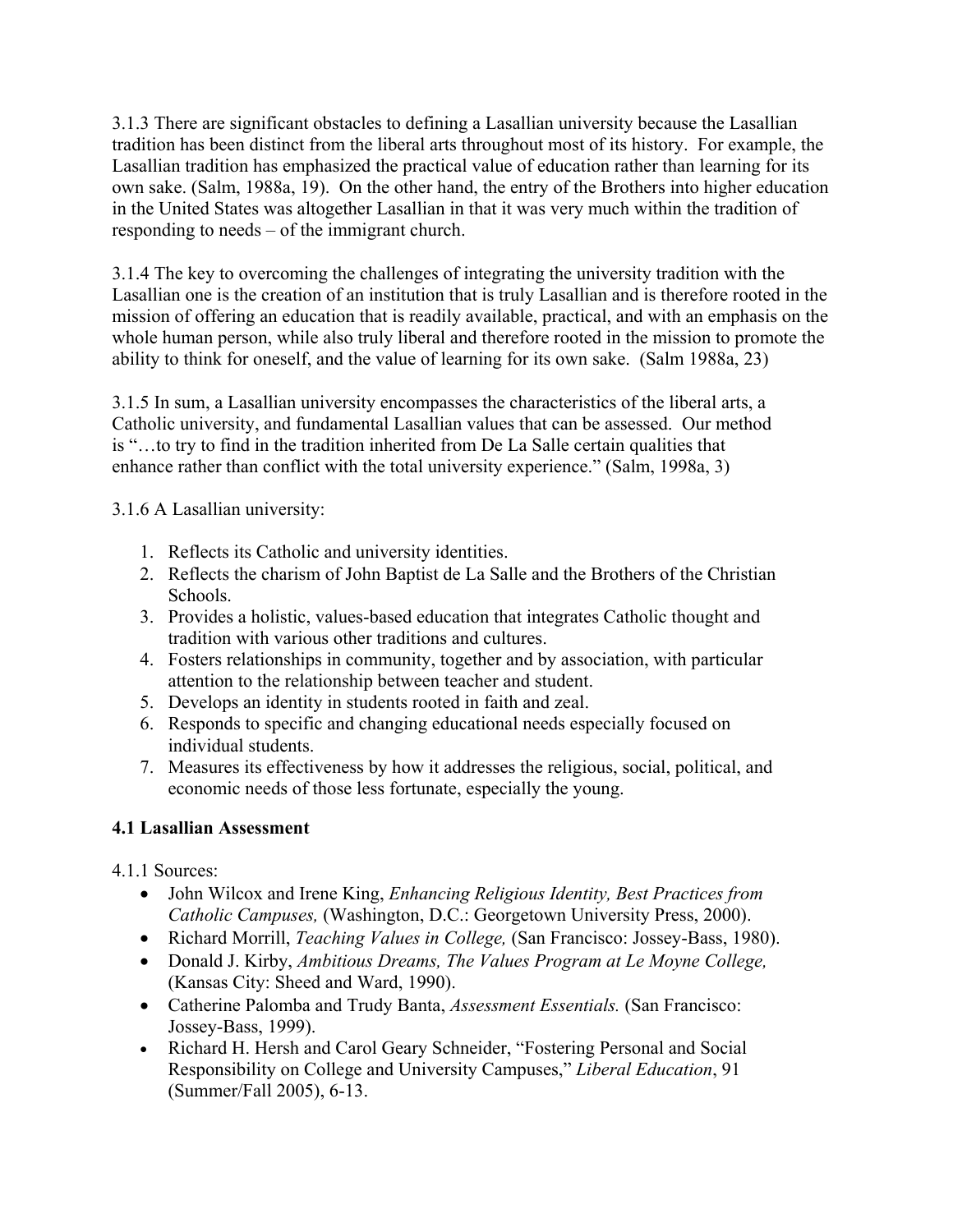• Mark W. Anderson, "Should Improving Student Thinking Include Altering Student Values? The Role of General Education." *About Campus*, 12 (July/August 2007), 23-25.

4.1.2 A Lasallian, Catholic university assesses its mission based on criteria derived from its three interdependent identities. Therefore, Lasallian assessment includes the following:

## **4.1.3 A Lasallian university reflects both its university and Catholic identities.**

Assessment:

1. Students develop an appreciation of knowledge and a dedication to lifelong learning. Examples:

a. In a Senior exit survey, students report on the evolution of their appreciation of and their thirst for knowledge.

b. Students report on both the reading and the learning activities that they engage in that are NOT connected to a specific course

2. Students demonstrate the capacity to think critically.

Example: Teachers use a common rubric to evaluate students on critical thinking in all majors.

3. Students exhibit open-mindedness.

Example: The University surveys student attitudes on race, gender, sexual preference, and economic privilege.

- 4. Students develop skills in the spoken and written word. Example: The University uses a common rubric to measure student progress in courses coded for writing-intensive and oral communication skills.
- 5. Students are dedicated to service in both church and society. Example: The university assesses opportunities for service, including individual volunteer experiences and campus-sponsored Mission trips.
- 6. Faculty focus on the moral and ethical implications of teaching. Example: Each major or program demonstrates how assignments in its syllabus connect knowledge with justice.
- 7. Faculty emphasize the relationship between the sacred and the secular. Example: Faculty incorporate in their teaching the importance of the sacred in culture.
- 8. Faculty develop a curriculum that integrates faith and knowledge. Example: Courses across the curriculum are assessed for the exposure they give to issues of faith in connection with their content area, e.g. ethics and science; ethics and business.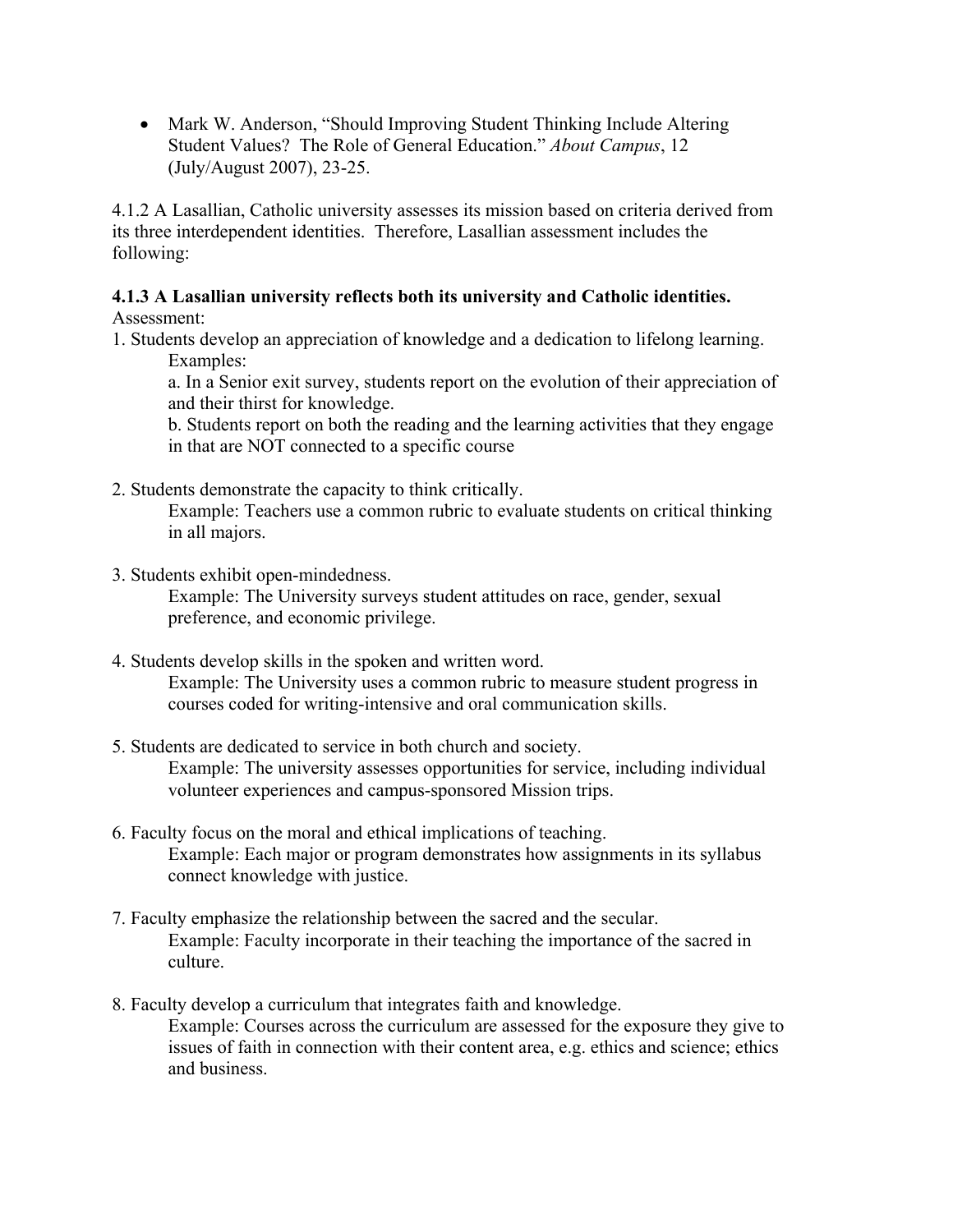## **4.1.4 A Lasallian university reflects the charism of John Baptist de La Salle and the Brothers of the Christian Schools.**

Assessment:

- 1. The university community knows the life and vision of Saint John Baptist de La Salle. Example: Faculty, staff, and students read and discuss key Lasallian texts.
- 2. The university has significant relationships with the Province in which it is located and with the Institute of the Brothers of the Christian Schools.

 Example: Faculty and staff members serve on Provincial and Institute committees.

3. Resident Christian Brothers have an integral role in the life of the university community. Examples:

a. Faculty, staff, and students have formal and informal contacts with Christian Brothers on a regular basis.

b. Students and alumni associate with groups such as Lasallian collegians and Young Lasallians.

4. Faculty, staff, and administrators participate in Lasallian formation programs. Example: The university encourages and funds formation opportunities for faculty, staff, and administrators.

## **4.1.5 A Lasallian university provides a holistic, values-based education that integrates Catholic thought and tradition with other traditions and cultures.**  Assessment:

1. The university develops and offers a holistic curriculum.

Example: The curriculum includes courses built across disciplines.

- 2. The university prepares faculty to address issues of integrating values into various disciplines. Example: The office of Faculty Development offers regular learning opportunities on how to assess values.
- 3. Faculty develop strategies that connect values to course content.

Examples:

- a. Faculty pre- and post-test student values and attitudes toward environmental issues.
- b. Faculty evaluate student values on world poverty.
- 4. The curriculum connects subject matter with ethical principles. Example: A science course considers both the science and ethics of decisions that affect life.
- 5. The curriculum reflects values from a global perspective. Example: A course examines the role of women from different global perspectives.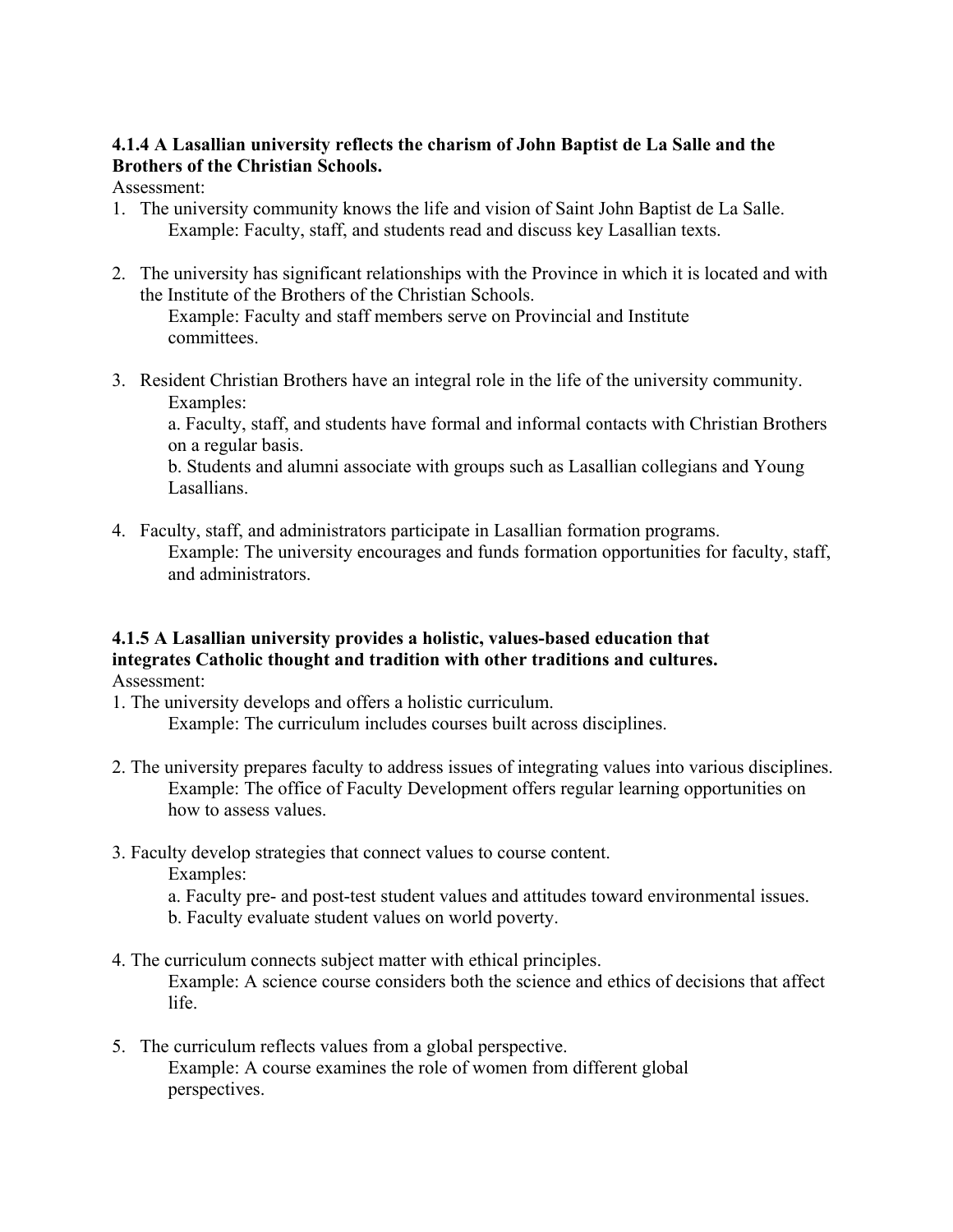6. The Alumni office surveys the effect of the university experience on life decisions after graduation.

Example: The Alumni office conducts surveys on life decisions after graduation and regularly reports data.

**4.1.6 A Lasallian university fosters relationships in community, together and by association, with particular attention to the relationship between teacher and student.**  Assessment:

1. Faculty create and assess cooperative learning techniques.

Examples:

- a. Faculty develop rubrics that measure process as well as content.
- b. Faculty link content outcomes to cooperative group tasks by the end of the course.
- 2. The university assesses the Lasallian nature of the teacher-student relationship.

Examples:

- a. Faculty analyze course evaluations to respond to student needs.
- b. Faculty devise and assess methods to promote student-teacher interaction.

c. The university analyzes student responses on the senior survey and makes changes resulting from the data.

3. The university emphasizes collegiality in all decision-making processes.

Examples:

a. Faculty and staff gather information from all interested parties before making decisions.

b. Faculty monitor discussions with one another and with students; they model respectful dialogue that honors all opinions.

#### **4.1.7 A Lasallian university develops an identity in students rooted in faith and zeal.**  Assessment:

1. The university promotes the moral development of its students, integrating knowledge with responsible action.

Examples:

- a. The university organizes university-wide faculty seminars on moral development.
- b. Teachers assess student moral development in a particular class.

2. The university assesses the personal dispositions of students to both learning and ethical living.

Examples:

a. Faculty develop a dispositions rubric.

b. Teachers use double-entry journaling in class to document both scholarly connections and individual dispositional responses to the learning.

3. The university develops the students' abilities to make ethical decisions and to act ethically. Examples: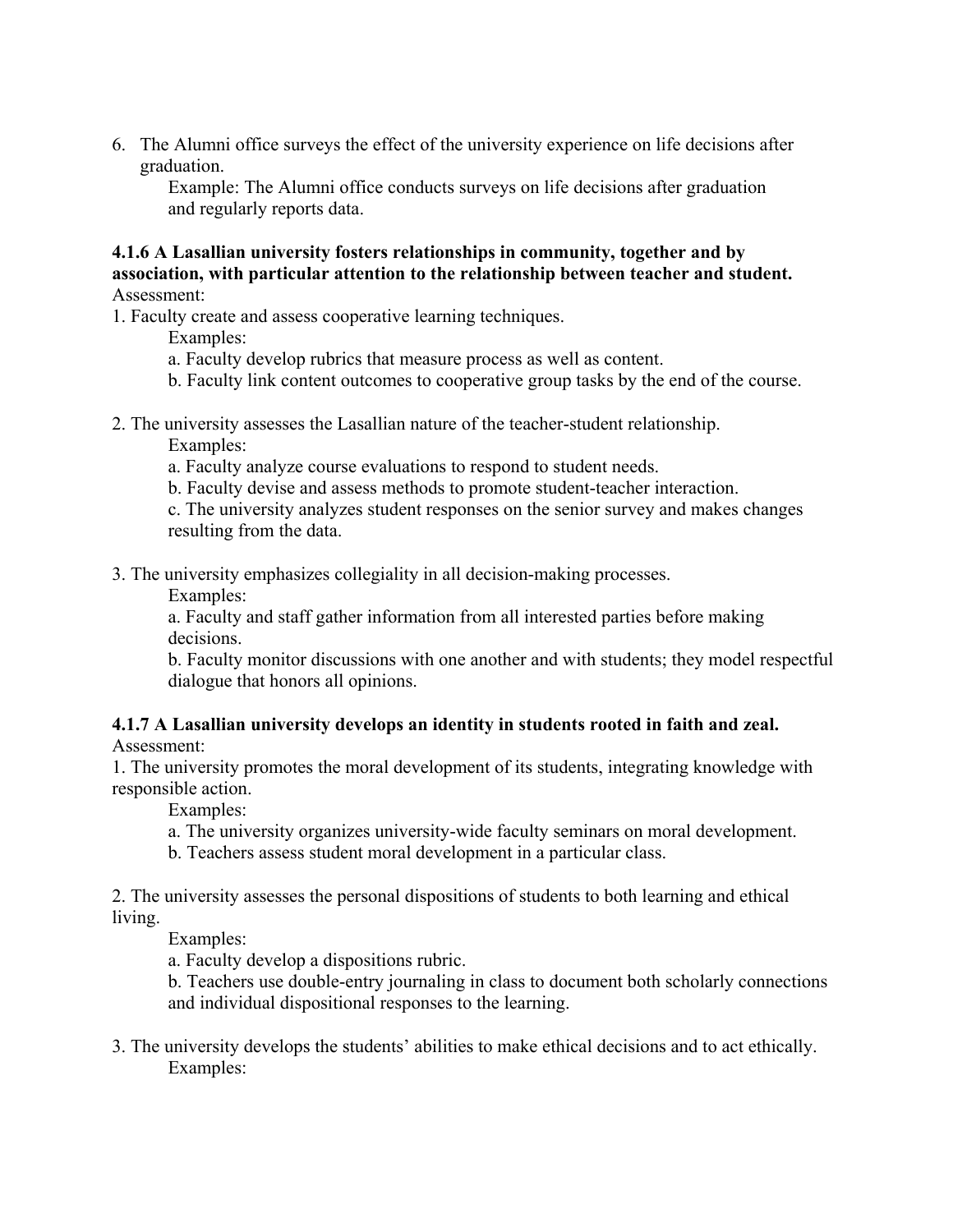a. Teachers correlate pedagogical techniques with ethical outcomes, such as class assignments that go beyond fact and include ethical applications.

b. Teachers ask students to choose an ethical alternative and to explain its implications.

4. Students report on their identity development.

Example: Students are challenged to understand and assess their identity development, as well as their own role in its formation.

## **4.1.8 A Lasallian university responds to specific and changing educational needs, especially focused on individual students.**

Assessment:

1. Faculty and staff identify and respond to student needs.

Examples:

a. Faculty ask their students to provide mid-term feedback on how the students are doing in the course and what can help them be more successful by the end of the term.

b. The University responds to student needs as conveyed in a freshmen survey and makes decisions for improvement based on those data.

c. The Academic Skills Center, the Writing Center, the Wellness Center, and the Student Development staff identify and respond to specific needs in their areas.

d. Students in the freshman seminar report on their attitudes and behavior with respect to time management and other study skills, as well as on alcohol and drug use and other social issues.

2. Faculty create programs to assure individual student success.

Examples:

a. The university provides student-to-student tutoring sessions in higher-level courses. b. Lecture notes, PowerPoint slide presentations, and other documents are posted on webbased sites to help students review major content and concepts.

3. Faculty assess the progress of individual students both individually and as a group.

Examples:

a. Faculty gather data about prior knowledge and skills (via pretests or interest inventories) and measure student progress against those benchmarks.

b. Faculty gather common errors in writing (writing-intensive class) and distribute them to students for further work.

c. Faculty meet with individual students to establish personal goals and to monitor progress towards them.

## 4. Faculty monitor student motivation and engagement.

Examples:

a. Faculty who teach a course for majors evaluate students for dispositional issues.

b. Faculty respond to student feedback when appropriate, including survey responses, informal comments, body language in class, and course attendance.

c. Faculty observe student engagement in class and try out pedagogical strategies to increase their active engagement.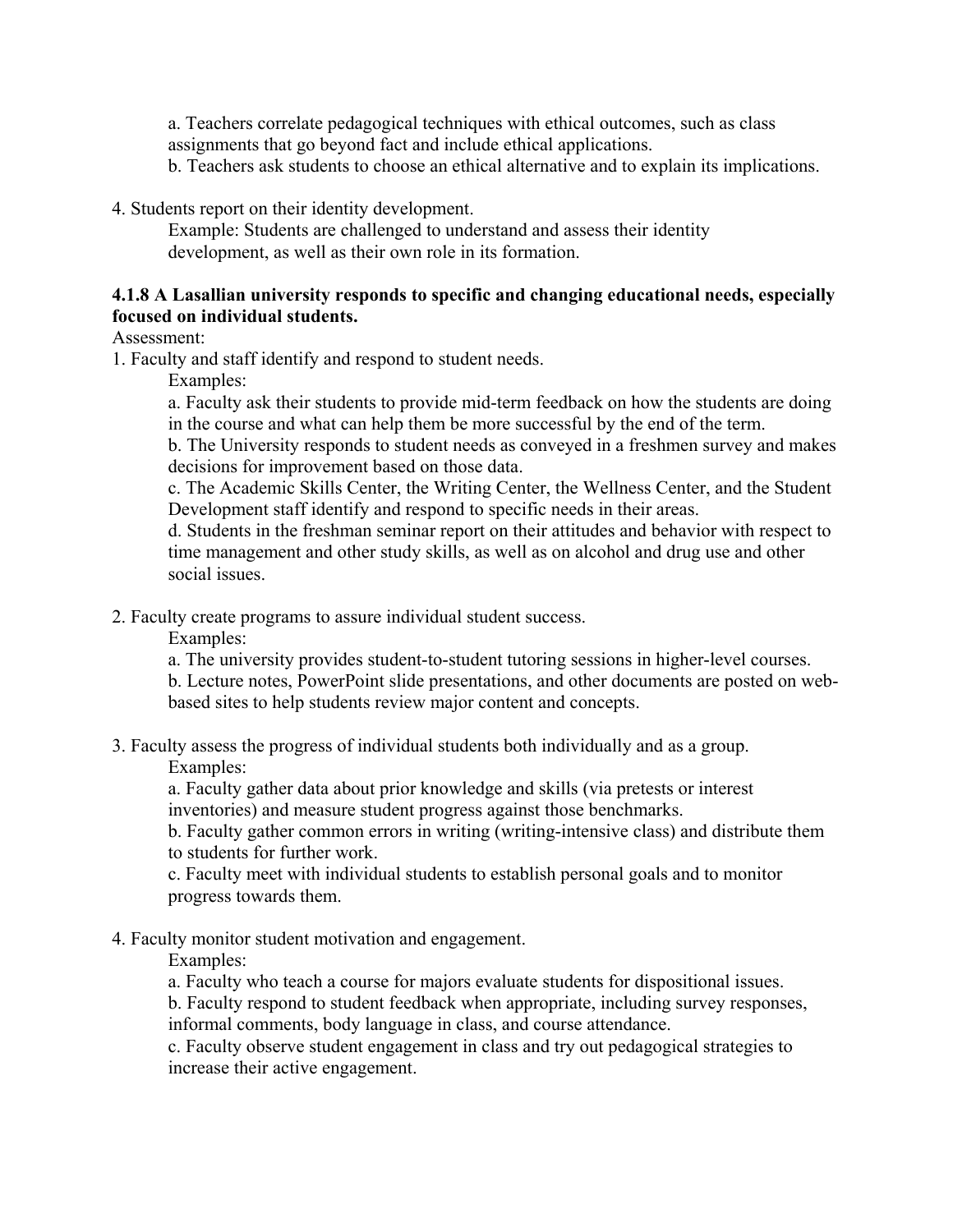**4.1.9 A Lasallian university measures its effectiveness by how it addresses the religious, social, political, and economic needs of those less fortunate, especially the young.** Assessment:

1. The university creates and supports programs that enable students with financial need to enroll.

Example: Scholarship programs, such as the Brother James Miller Scholarship for Access, enable students with financial need to attend the University.

2. The university develops a system of welcoming and supporting students who are materially disadvantaged, recognizing especially the value of their cultural diversity.

Examples:

a. The university holds events on campus celebrating diverse cultures.

b. The university establishes programs to monitor and promote the success of students who are disadvantaged.

3. The university incorporates issues of social justice within the curriculum. Example: The university creates courses that explore themes on poverty through various disciplinary perspectives.

4. The university promotes solidarity with people who are less fortunate, with the goal of shaping a just global society

Examples:

a. The curriculum includes a political science, sociology, education, or history course that explores the origins and the effects of poverty.

b. The university provides service-learning opportunities to aid less-fortunate people and communities; it assesses the effect of the experience on students' lives.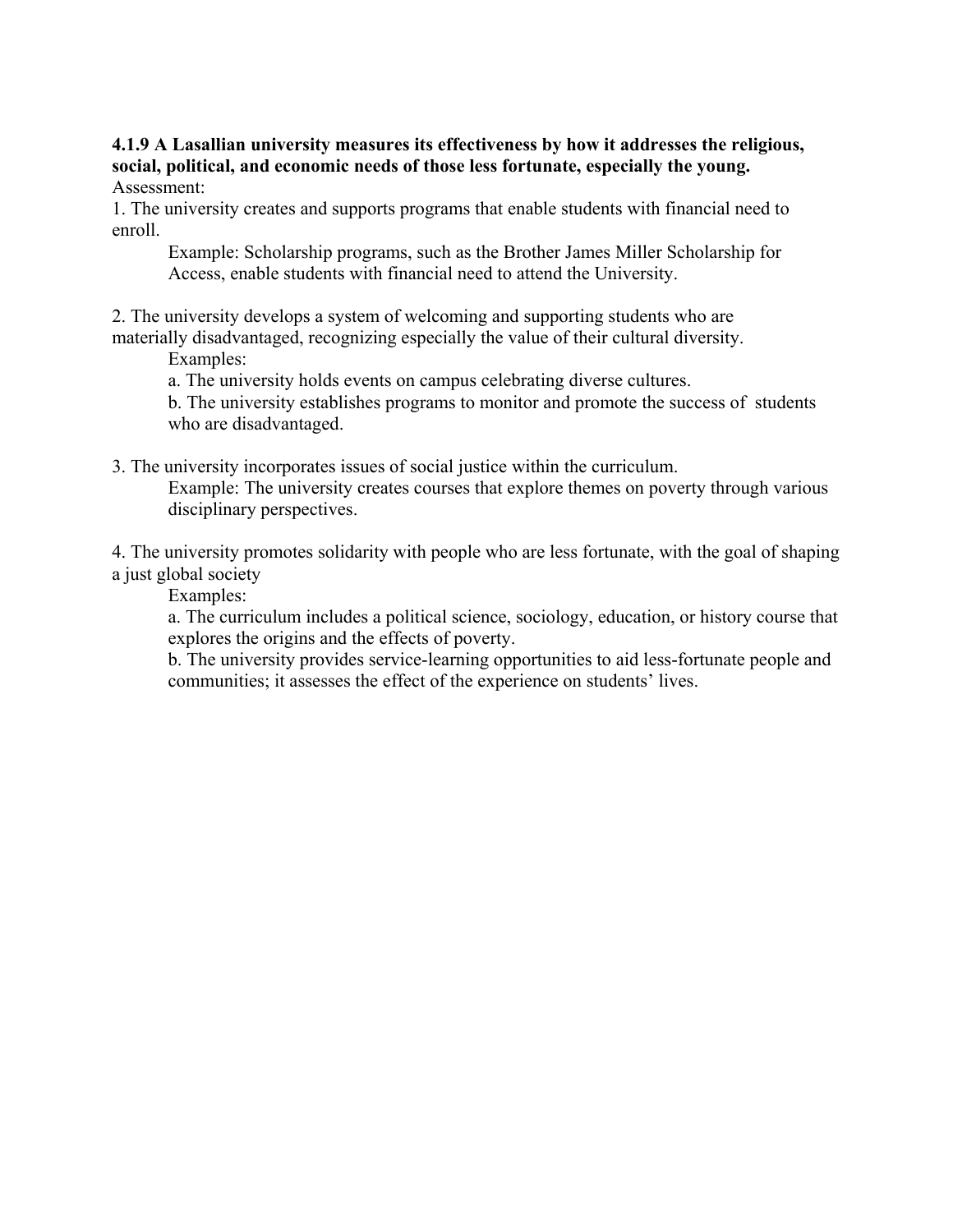**APPENDIX: DIAGRAM OF THE LASALLIAN UNIVERSITY** 

# **An Integrated View** of the **Catholic Lasallian University**

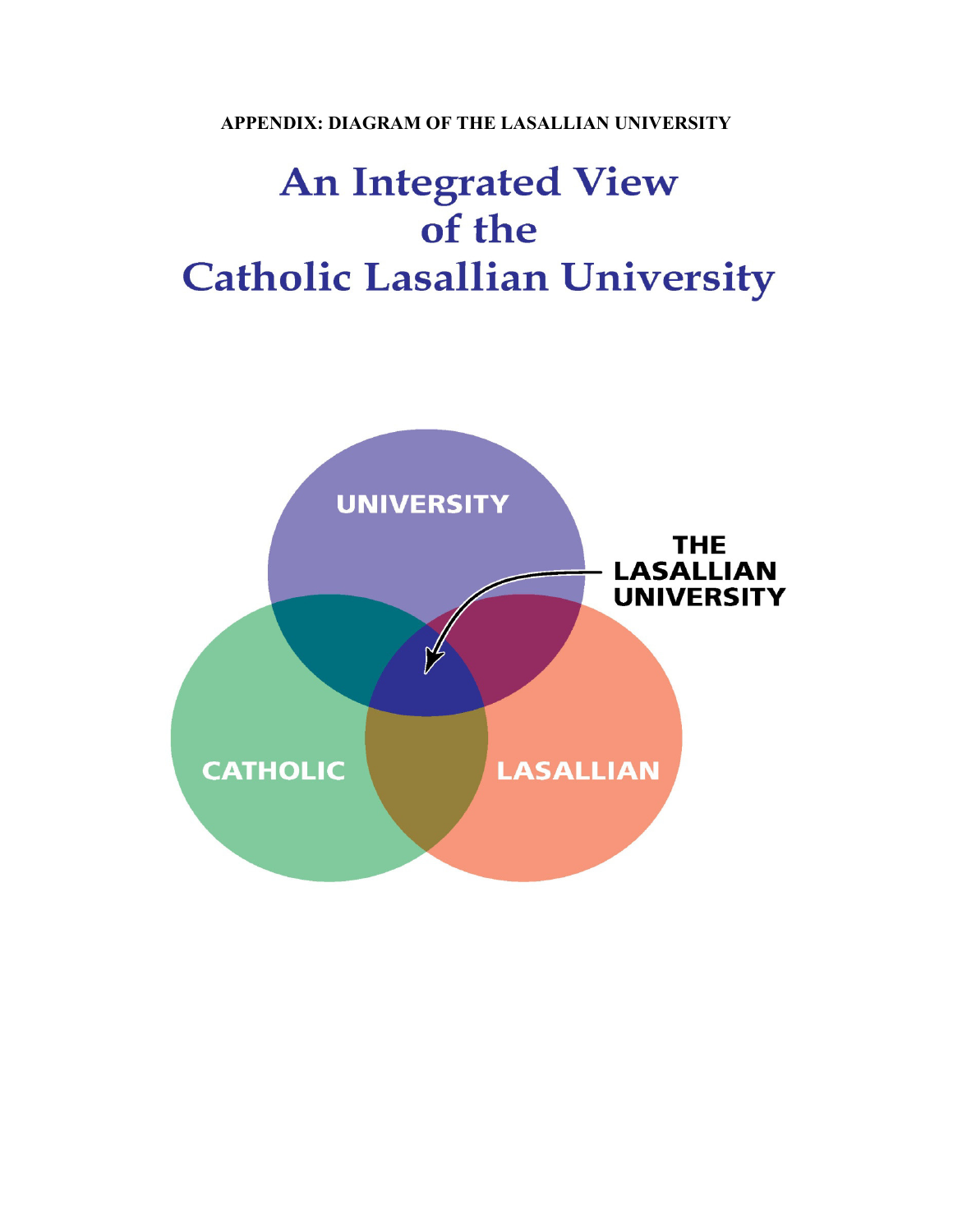#### **AFTERWORD**

Having the opportunity to present the contents of this paper, I would especially like to thank the participants of the International Association of Lasallian Universties (IALU), Rome Program and its director Dr. John Wilcox for their valuable suggestions to improve the document. I have decided to respond to these suggestions not by revising the text but, rather, by adding this afterword. Some of the very best suggestions may take years to implement and so I have decided to let this paper stand as is, recognizing that it has many weaknesses that require improvement. But that will best come in the form of the next generation of thinking about the Lasallian university. Meanwhile, here are responses to a few of the points made.

(1) The document makes use of the term charism, often in contradistinction to university. This was an effort to identify the two origins of the Lasallian university: the university itself and the work of the founder John Baptist de La Salle. The term has many definitions of considerable complexity. We use it in a simple, non-technical way. Perhaps the words of Brother John Johnston, the late former superior-general of the Brothers of the Christian Schools, would offer the most practical definition of charism:

Three hundred-twenty years ago, God confided a special mission to John Baptist de La Salle, the mission of providing a human and Christian education especially to poor children and youth. We would say today that God bestowed on De La Salle a charism. He shared that charism with the first Brothers who then began the process of transmitting it to successive generations of Brothers. Living this charism as Brothers of the Christian Schools is the original way.... Nevertheless, we understand more clearly than before that one can live this charism in diverse ways. With great joy we see that the charism of John Baptist de La Salle inspires not only the Brothers but "a great number of other educators." (Rule, 20). We recognize that the gift God granted him for the service of young people goes "beyond the confines of the Institute he founded…." The charism of John Baptist de La Salle is essentially apostolic and, therefore, oriented toward mission. That mission is the human and Christian education of youth, poor youth especially. ("The Lasallian School in Europe Today and Tomorrow," 10 March 2000.)

Therefore, we use charism to mean the gift given to the Founder by the Holy Spirit and handed down to the Brothers; that it is identified with the mission to educate the young, especially poor youth; and that it can be lived in various ways. We believe that the comprehensiveness of the document suggests some of those ways.

(2) Suggestions that the document is ideal and too comprehensive are well-taken. It is necessary to demonstrate a way to implement the document, including a sample instrument and/or a rubric. This will take time and will be done either in the form of an appendix or in a completely separate document. Meanwhile, it is useful to have a document that is comprehensive and ideal as a starting point.

(3) Continued calls to apply the document to the university outside the classroom, to student life and other parts of the university, to hiring, promotion, and tenure practices need to be answered.